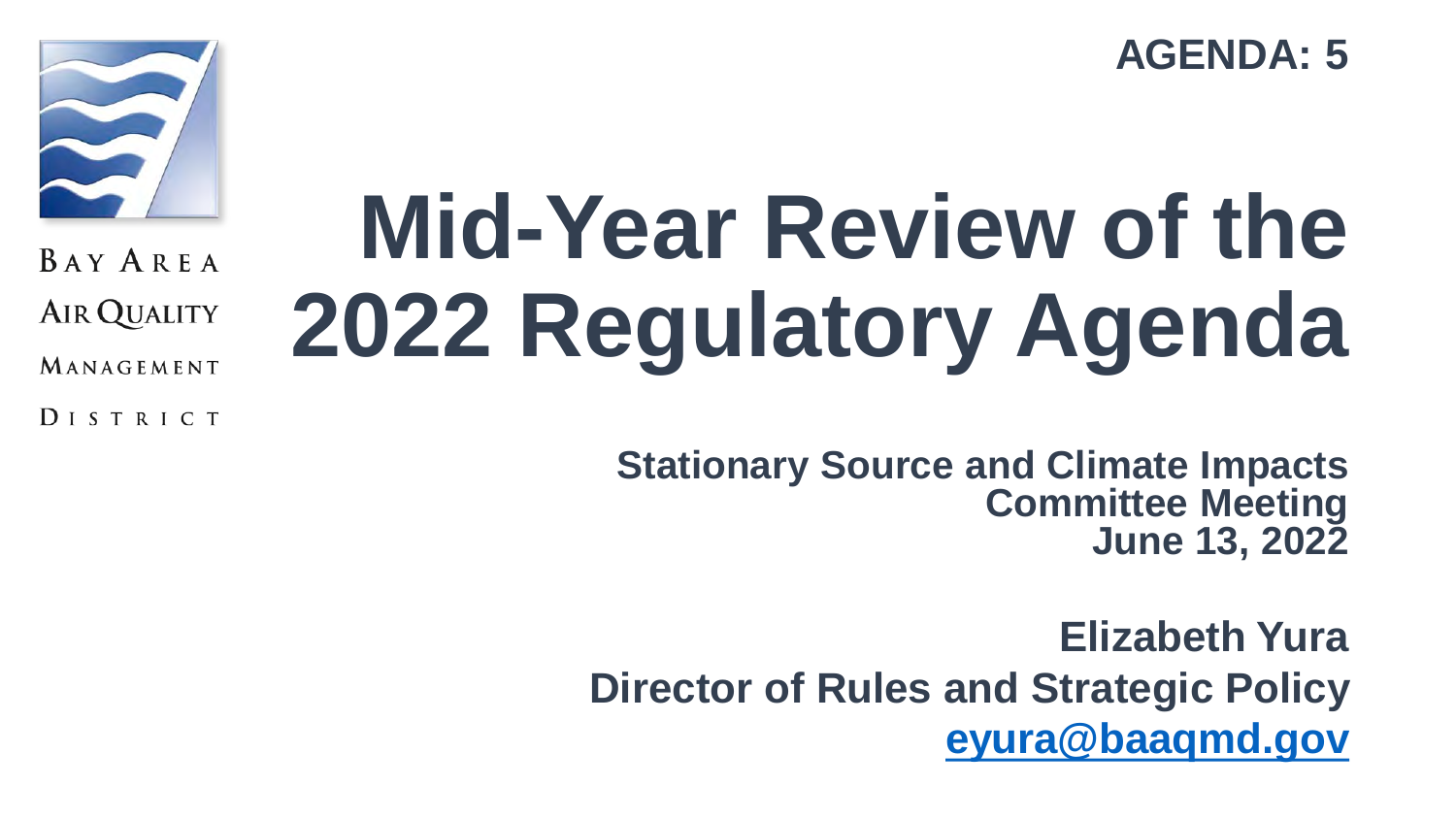### **Presentation Outcome**



• Provide a mid-year update on the 2022 Objectives for the Rules & Strategic Policy Division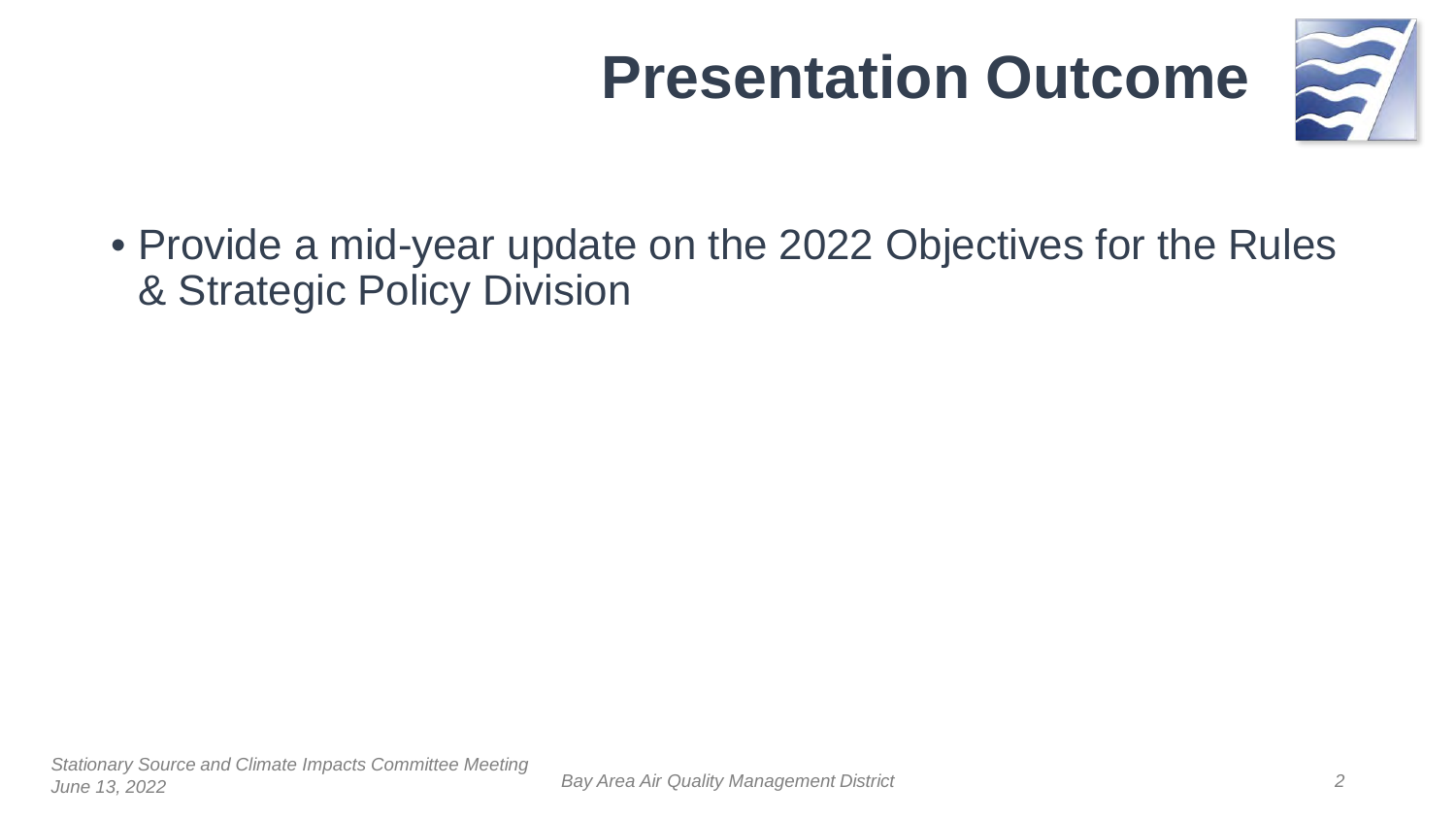### **Presentation Outline**



- Review of 2022 Objectives
- Progress and Proposed Updates
- Discussion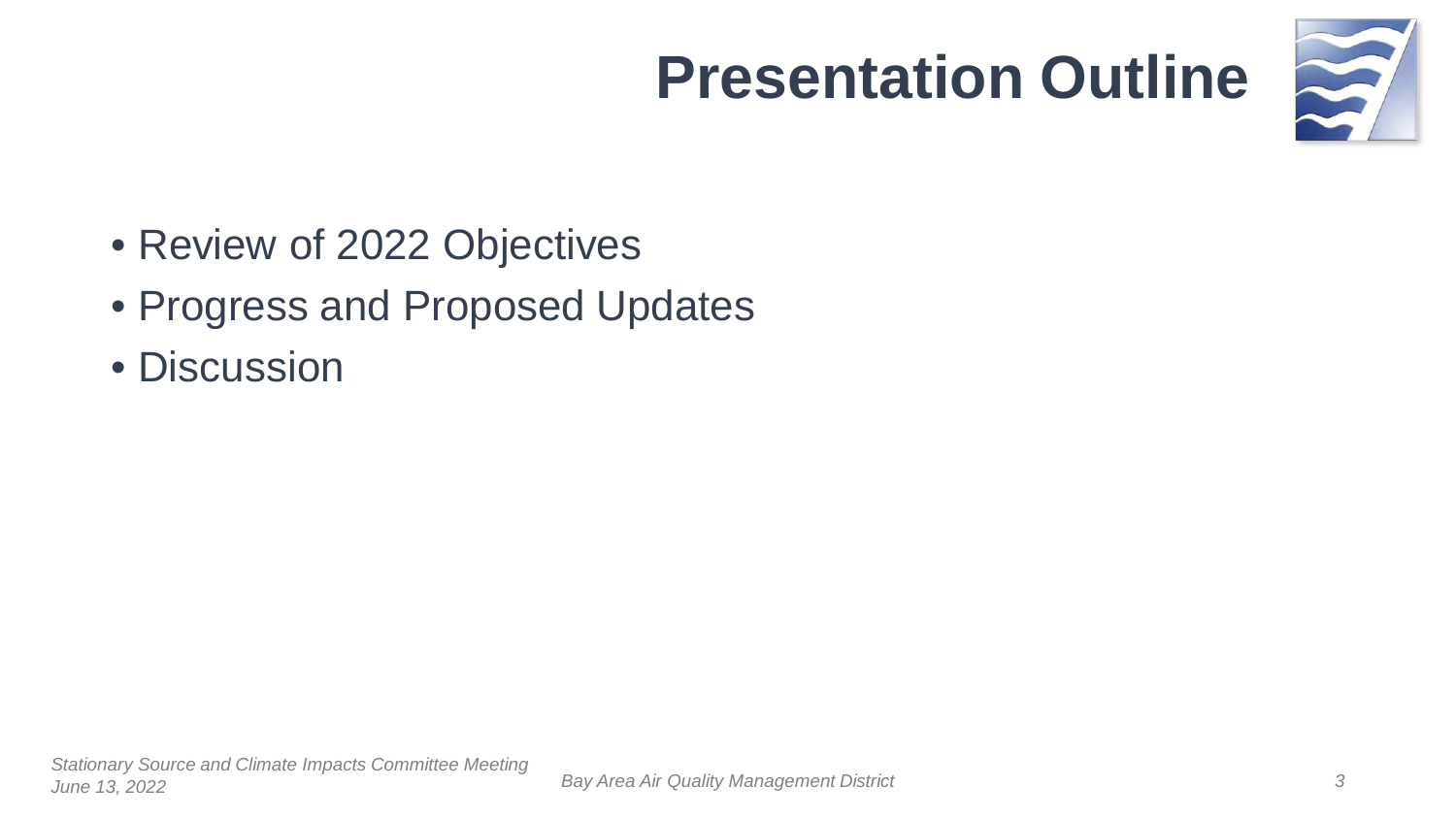### **Presentation Requested Action**



• None; informational item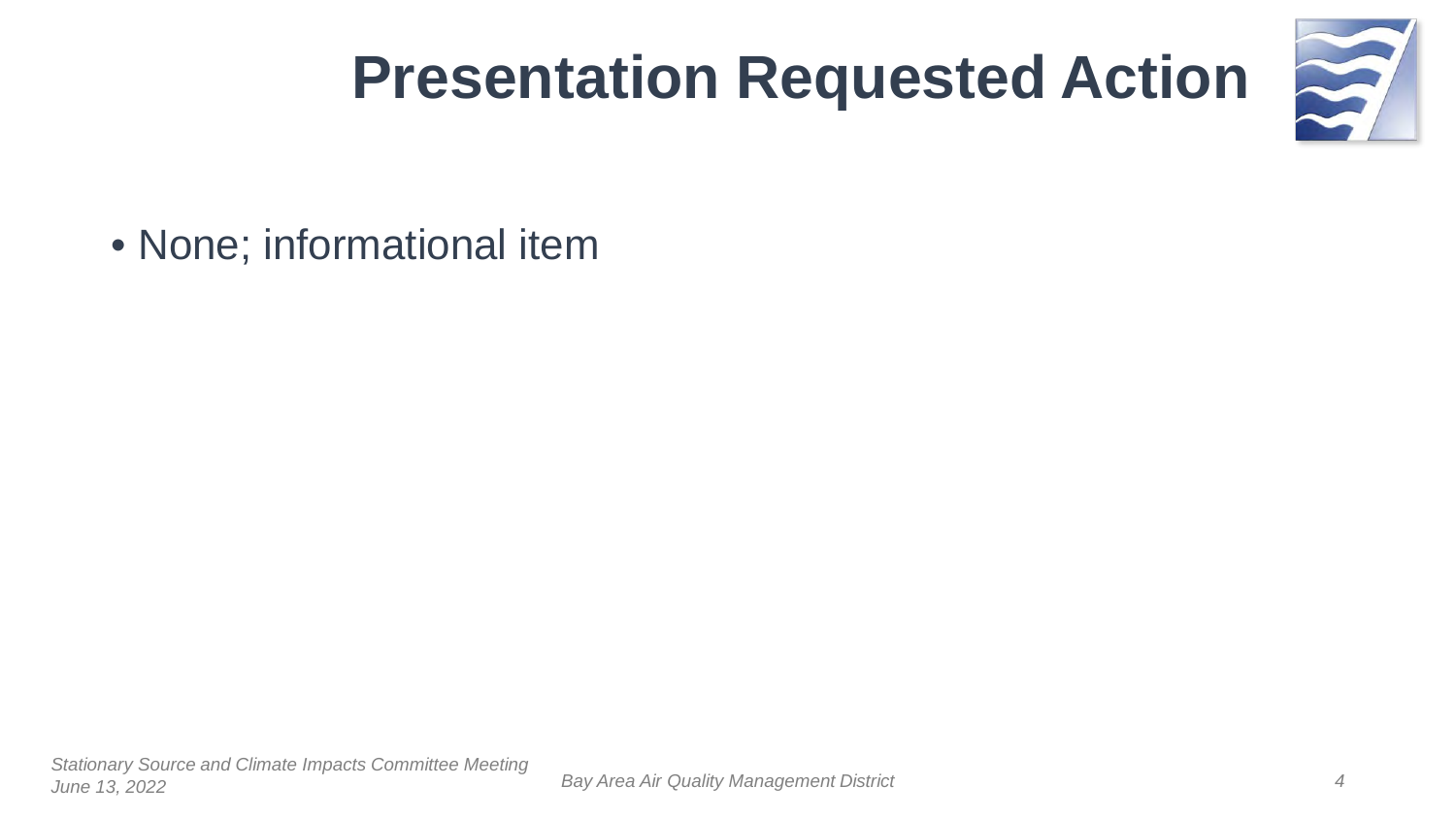### **Review of 2022 Objectives**



- Prioritization Framework: Work with community on developing a framework to prioritize future projects
- Permitting Regulations: Begin Phase 2
	- Address PM
	- Work with stakeholders to address additional concerns not included in amendments approved in Dec. 2021
- Finalize in-process rules:
	- Rule 13-5: Hydrogen Plants
	- Amendments to Rules 9-4/9-6: Building Appliances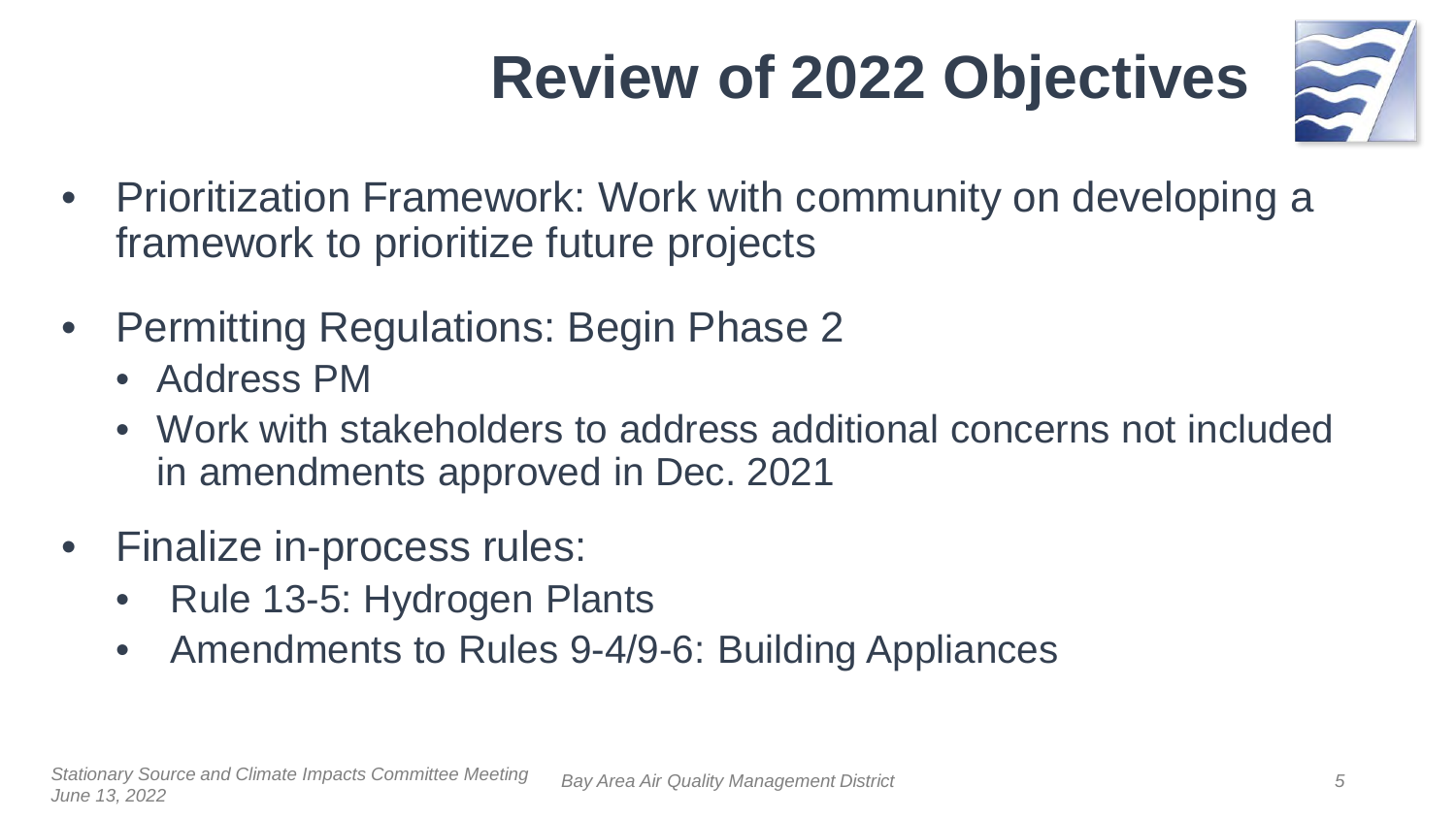### **Review of 2022 Objectives (Cont.)**



- Continue supporting the Richmond-North Richmond-San Pablo Path to Clean Air process
- Assembly Bill (AB) 617 Expedited Best Available Retrofit Technology (BARCT) Implementation Schedule:
	- Discuss path forward for amendments to Rule 9-13: Portland Cement Manufacturing and Rule 9-14: Petroleum Coke Calcining Operations
	- Goal to finalize 1-2 of the following amendment efforts: Rule 8-5: Storage of Organic Liquids Rule 8-8: Wastewater Separators Rule 8-18: Equipment Leaks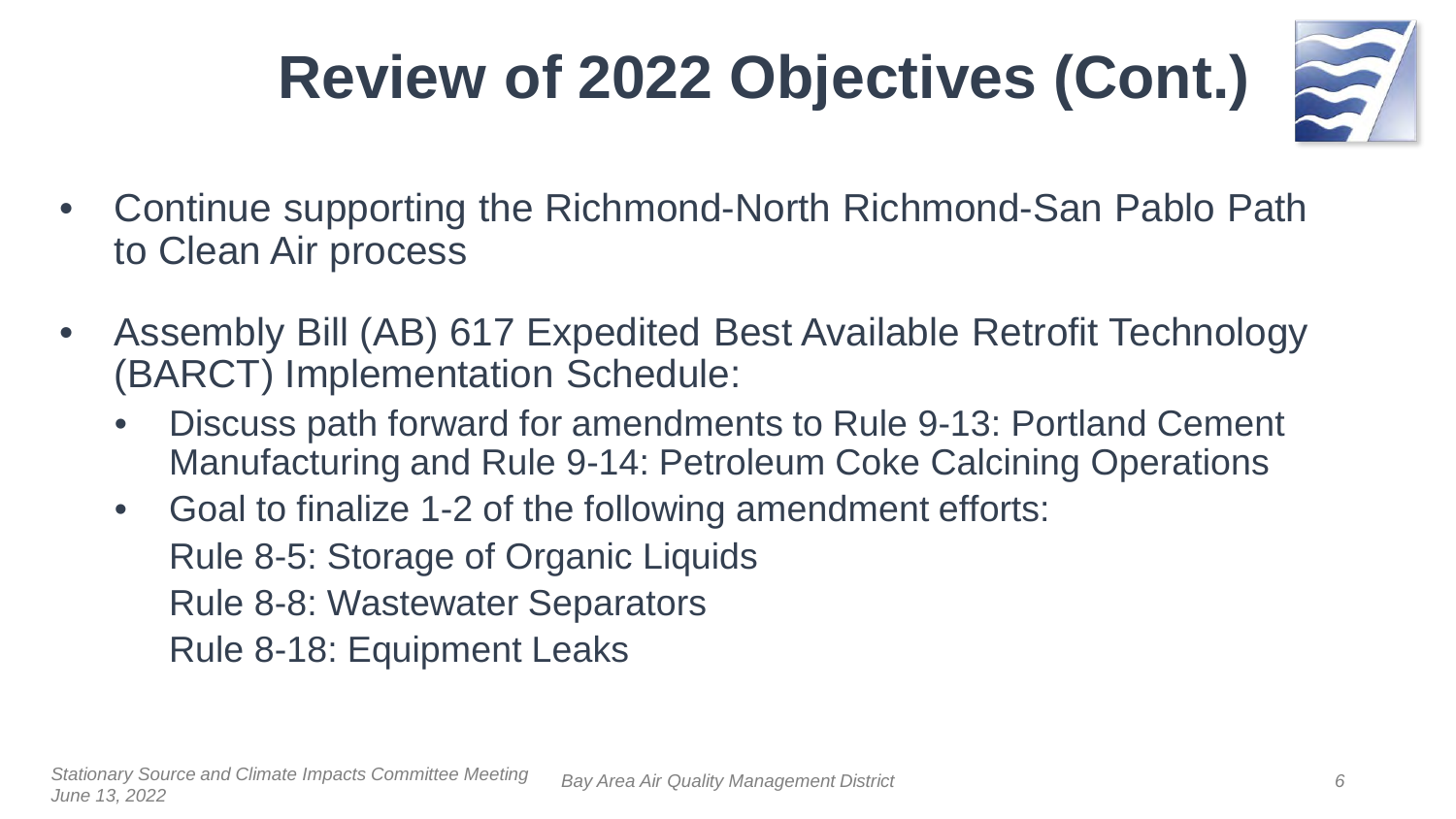

5

- Begin white papers on additional sources from the AB 617 West Oakland Community Action Plan (WOCAP)
- Select/begin work on "clean up" rule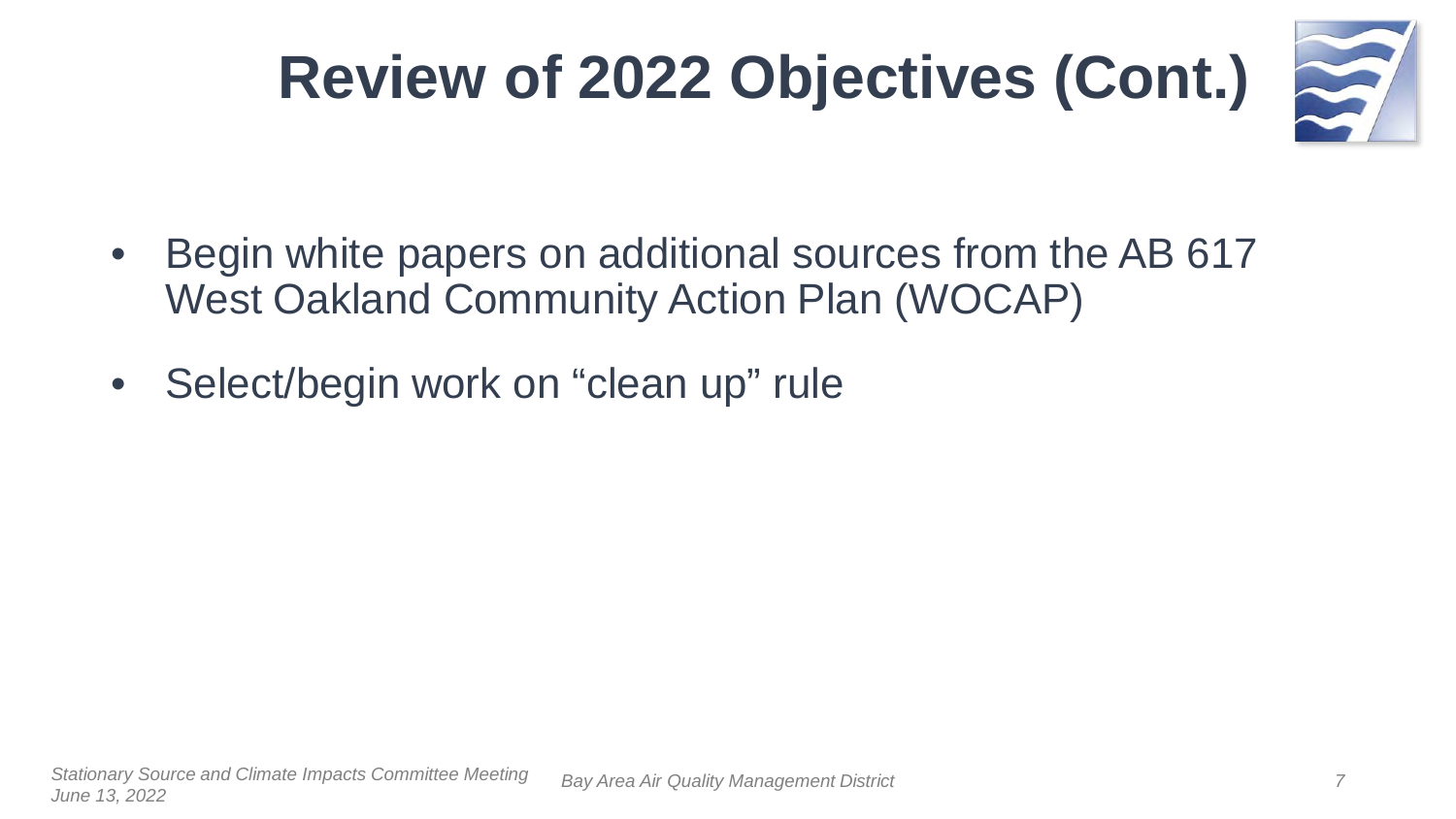### **Progress and Proposed Updates**



#### **Prioritization Framework: Work with community on developing a framework to prioritize future projects**

*Status:* On hold pending Community Advisory Council (CAC) engagement

*Next Steps:* Develop public engagement strategy later this year as stopgap if needed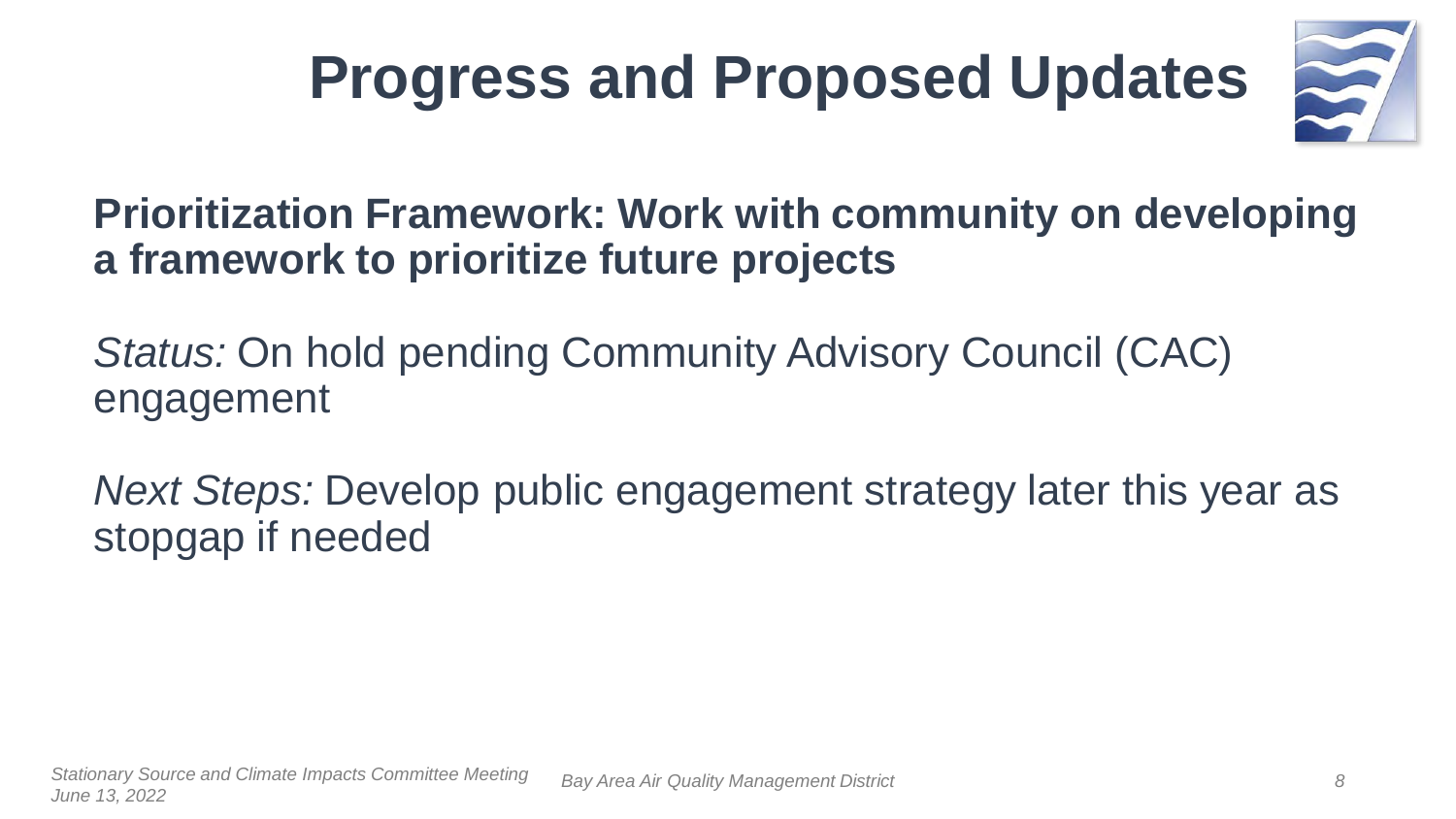

#### **Permitting Regulations: Begin Phase 2**

- **Address Particulate Matter (PM)**
- **Work with stakeholders to address additional concerns not included in amendments approved in Dec. 2021**

*Status:* On hold. Feedback from community to prioritize near term efforts first, also waiting for Air District  $PM_{2,5}$  health impacts methodology

*Next Steps:* Move forward when methodology is complete, continue to check-in with community/other stakeholders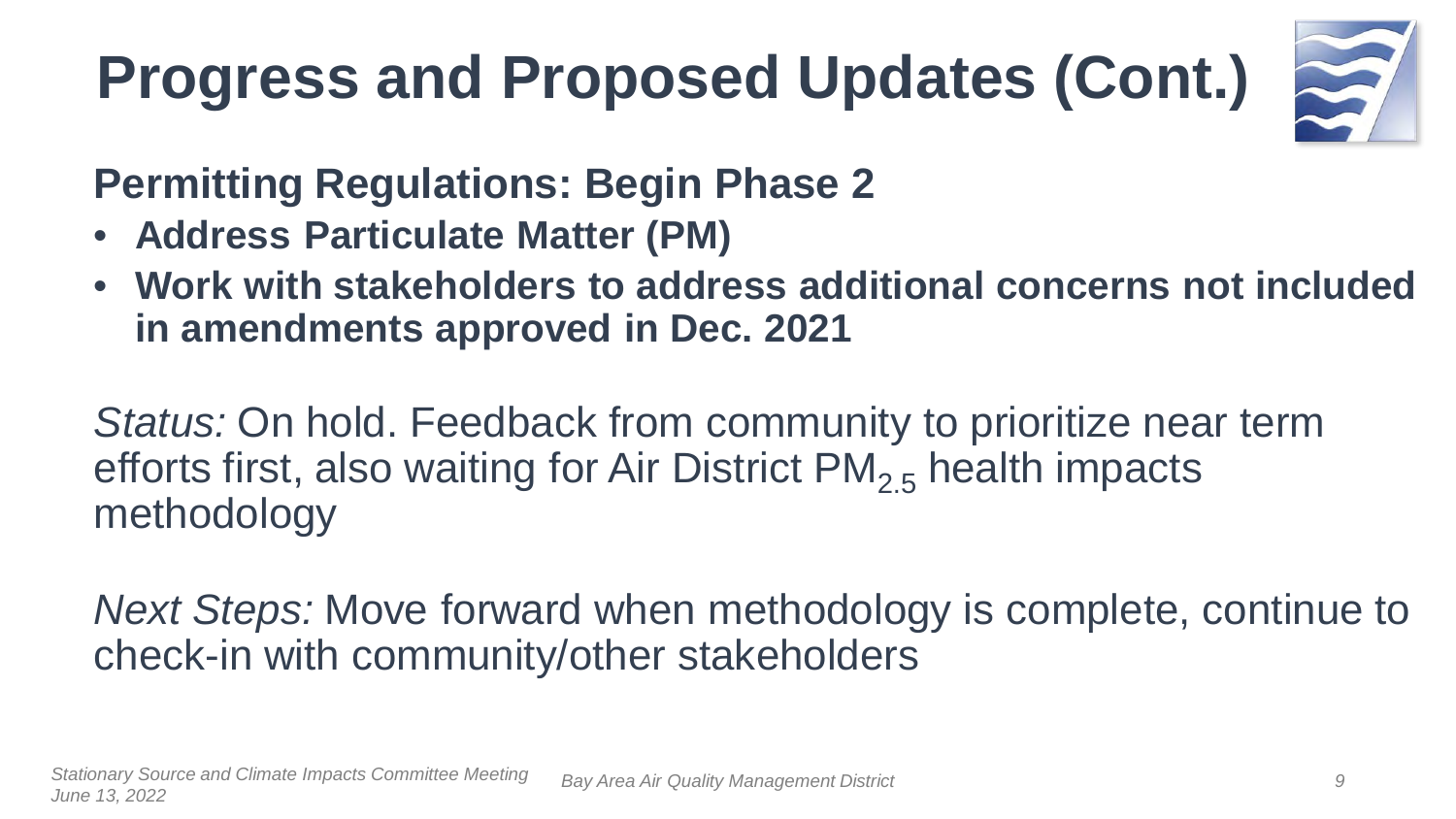

#### **Finalize in-process rules:**

• **Rule 13-5: Hydrogen Plants**

*Status:* Completed – Public Hearing on May 4, 2022

• **Amendments to Rules 9-4/9-6: Building Appliances**

*Status:* Moving forward, California Environmental Quality Act (CEQA) Scoping Meeting held June 9, 2022

*Next Steps:* 

- End of Public Comment Period on Initial Study and Revised Draft Amendments June 21, 2022
- Update to SSCI Committee on Implementation Working Group Q4 2022
- Release of final rule package Q4 2022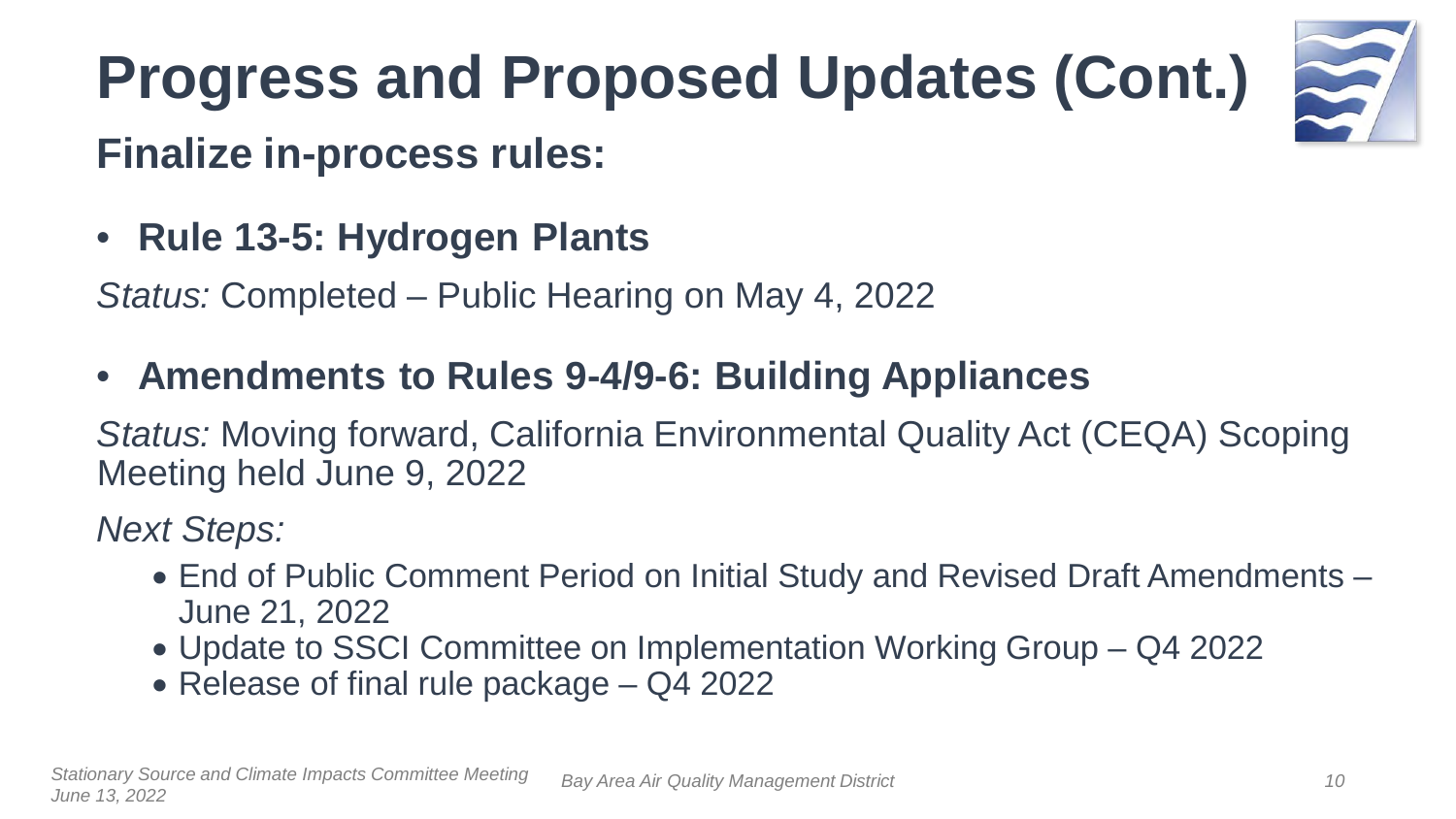

#### **Continue supporting the Richmond-North Richmond-San Pablo Path to Clean Air process**

*Status:* Ongoing

*Next Steps:* Steering Committee entering strategy development phase this summer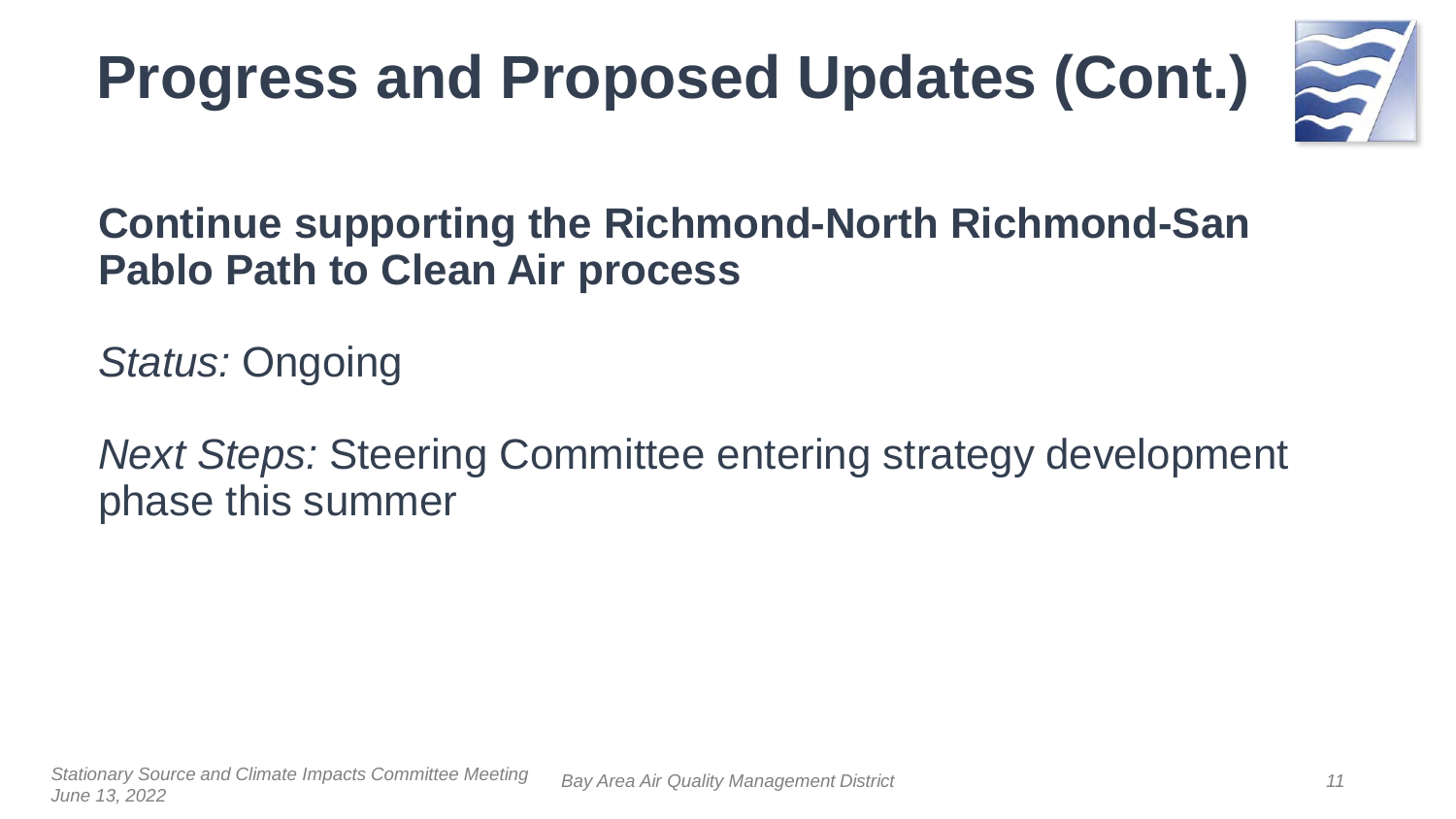

**AB 617 Expedited BARCT Implementation Schedule:** 

• **Amendments to Rule 9-13: Portland Cement Manufacturing** 

*Status:* Regulatory amendments on hold.

- Cement kiln in Cupertino only facility affected
- Not operational since March 2020
- Consent Decree in place cannot guarantee additional emission reductions

*Next Steps:* Propose to remove from BARCT Schedule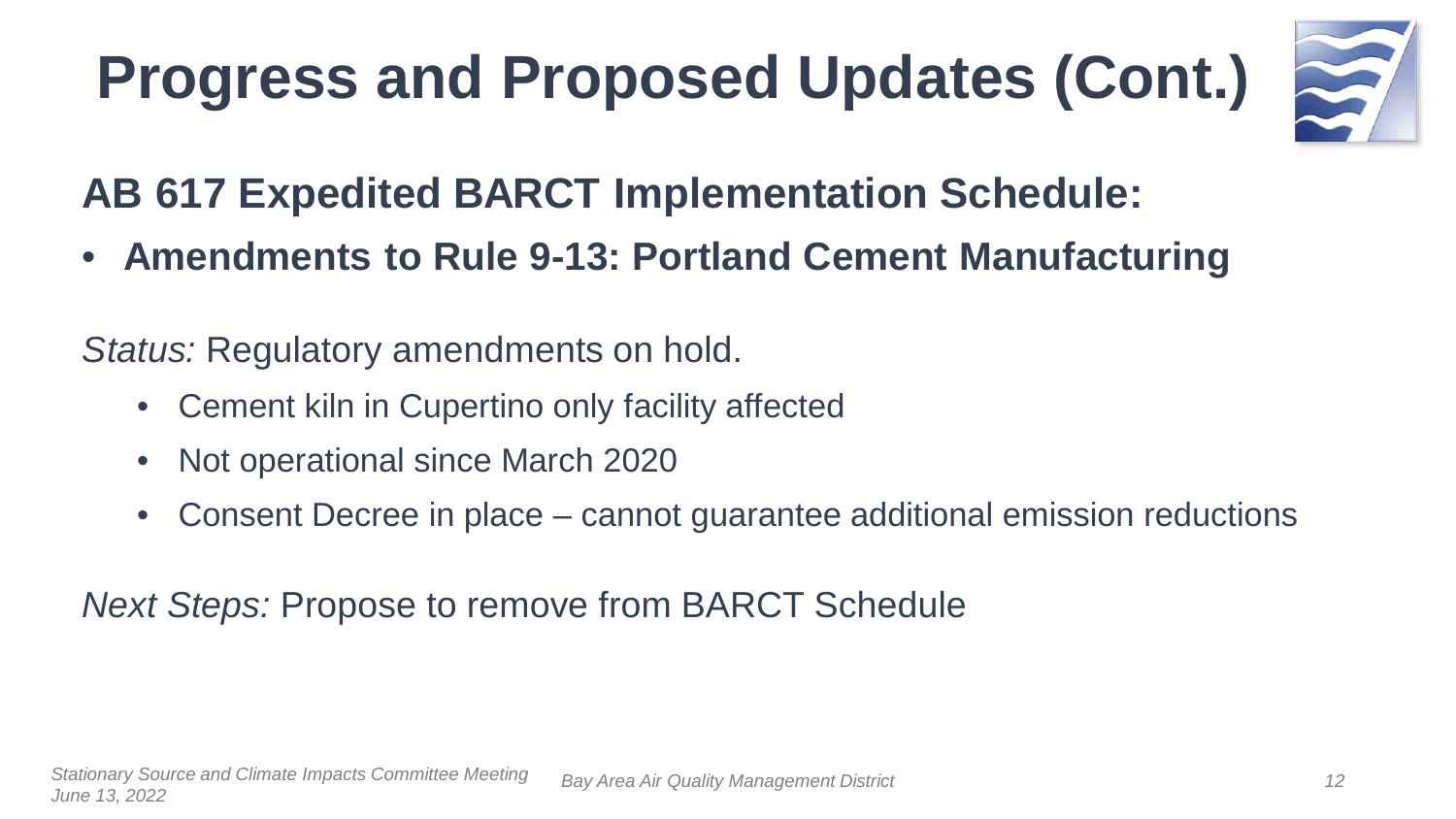

#### **AB 617 Expedited BARCT Implementation Schedule:**

• **Amendments to Rule 9-14: Petroleum Coke Calcining Operations**

*Status:* Regulatory amendments on hold.

- Phillips 66 only facility affected
- Alternative fuels project proposes to shut down source

*Next Steps:* Propose to remove from BARCT Schedule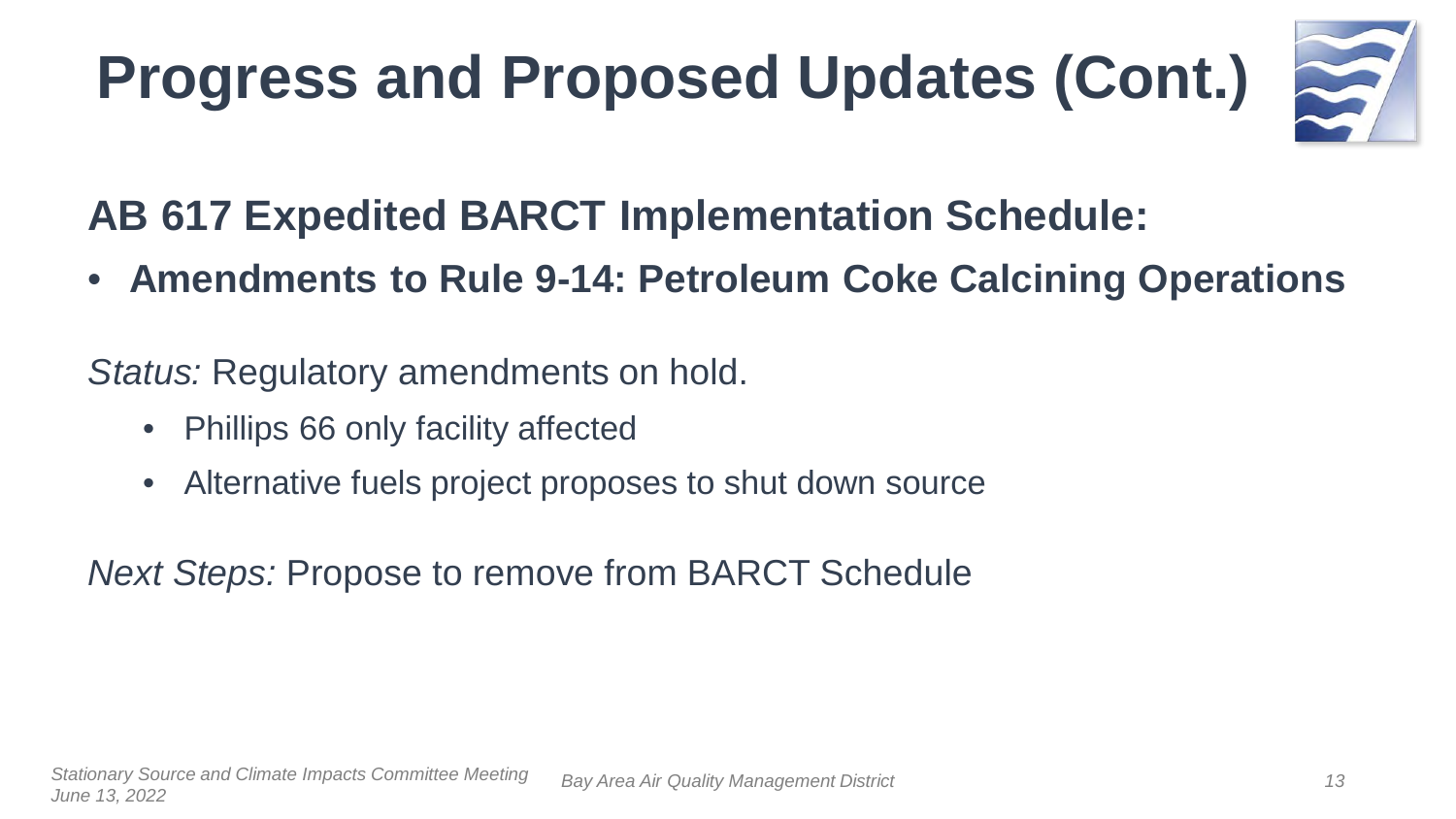

#### **AB 617 Expedited BARCT Implementation Schedule:**

• **Amendments to Rule 8-5: Storage of Organic Liquids** 

*Status:*

- Volatile Organic Compound (VOC) emissions substantially lower than originally estimated
- Toxics still of a concern will be addressed through Rule 11-18

*Next Steps:* Propose to remove from BARCT Schedule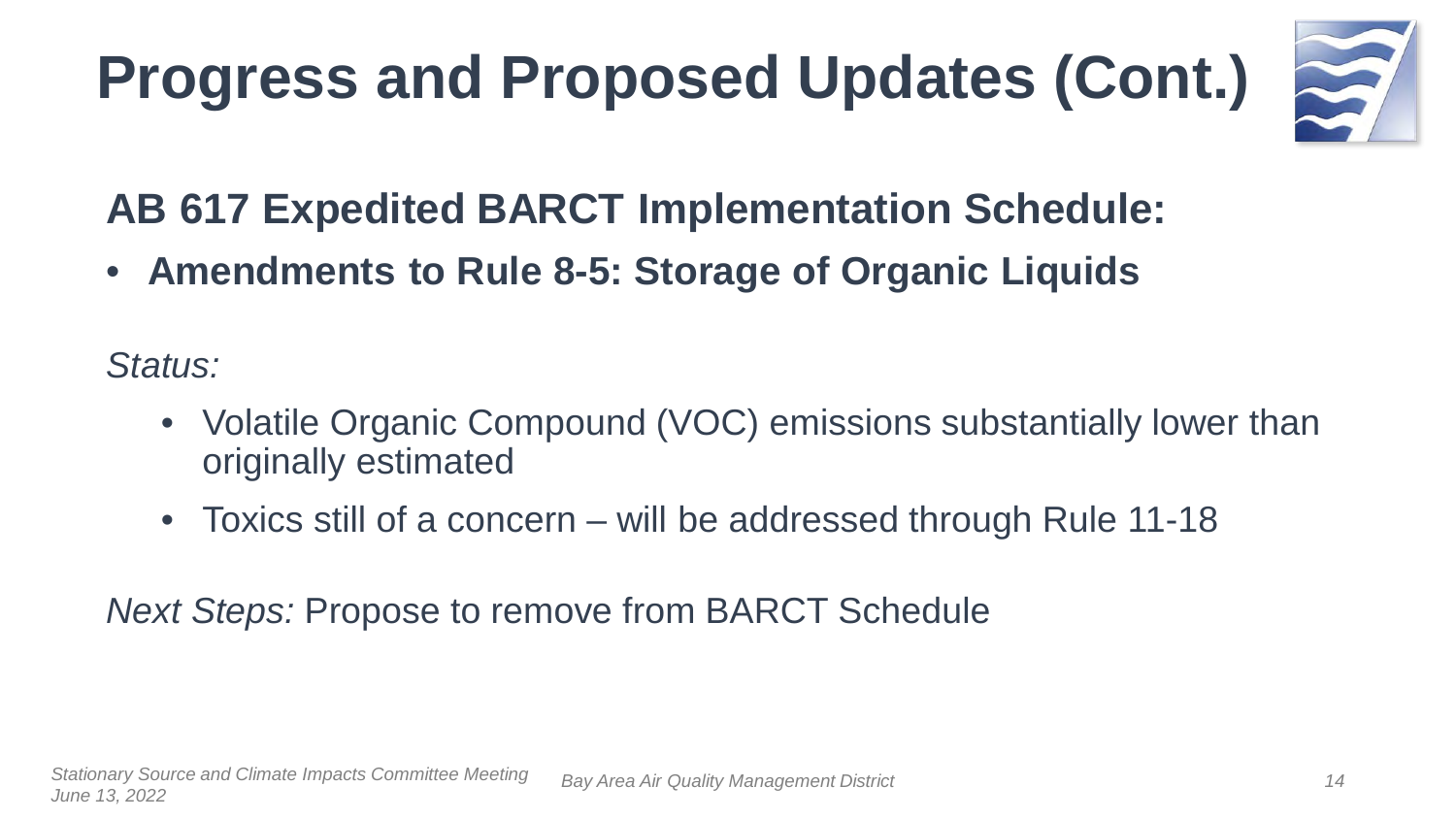

#### **AB 617 Expedited BARCT Implementation Schedule:**

• **Amendments to Rule 8-8: Wastewater Separators**

*Status:* Currently working with stakeholders to revise the emissions inventory

*Next Steps:* 

- Public engagement this summer
- Update to the Committee in Quarter 3 of 2022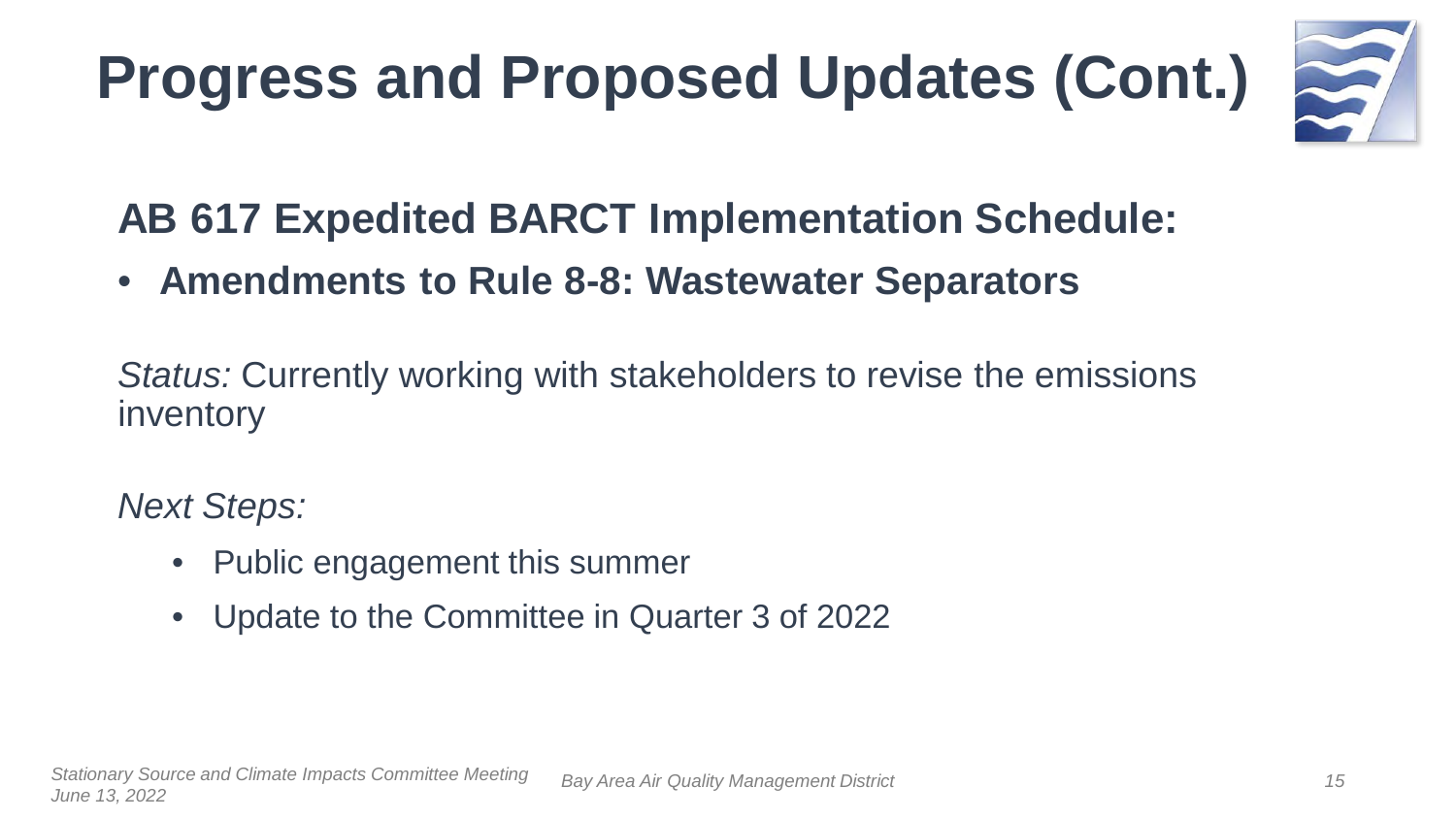

#### **AB 617 Expedited BARCT Implementation Schedule:**

• **Amendments to Rule 8-18: Equipment Leaks**

*Status:* Heavy Liquids Study published in April 2022

*Next Steps:* 

• Update to the Committee in Quarter 4 of 2022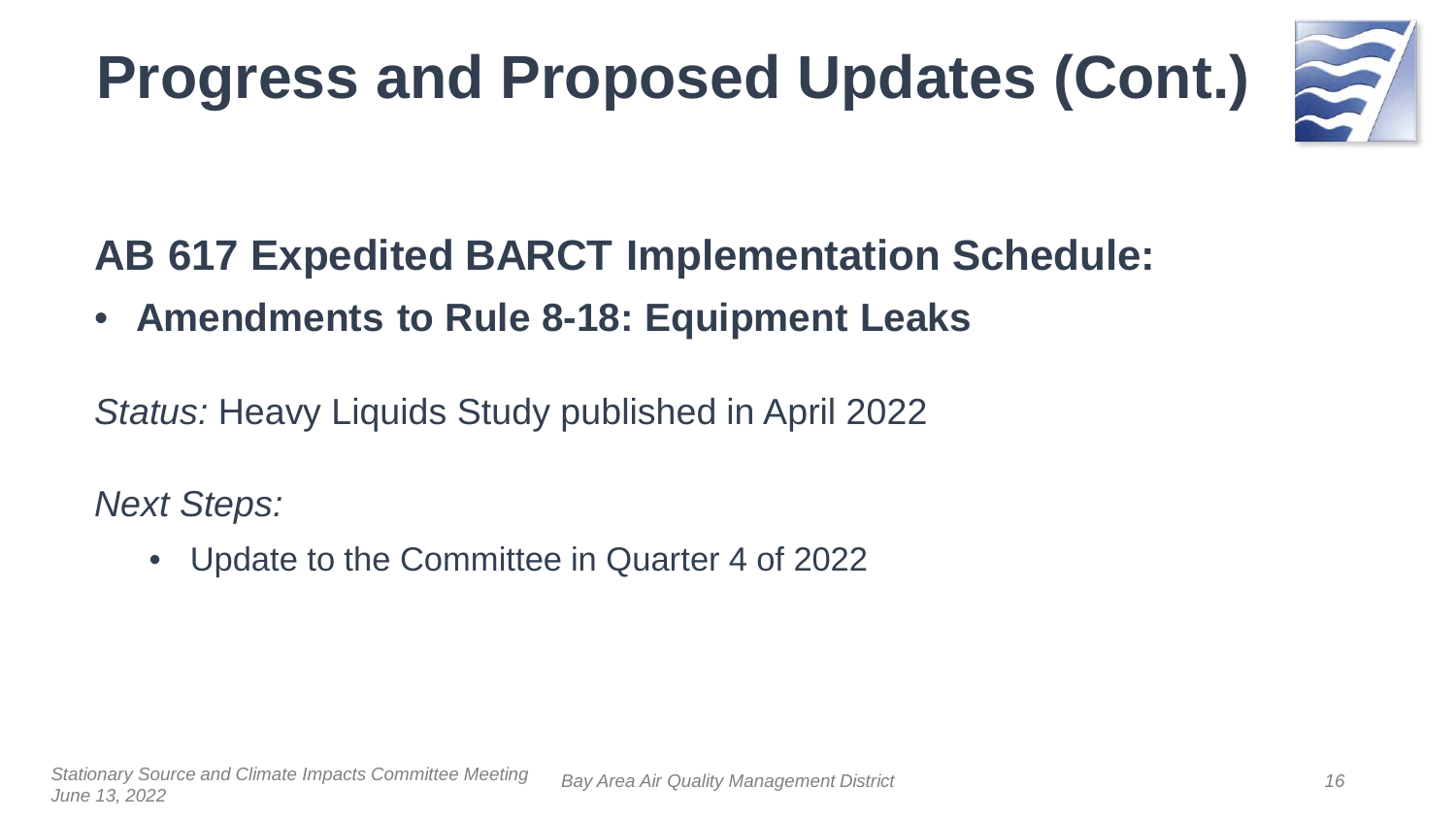

#### **Begin white papers on additional sources from the AB 617 West Oakland Action Plan (WOCAP)**

WOCAP Further Study Measure #3: The Air District will investigate potential rulemaking to limit fugitive dust from construction activity

*Status:* 

- Focus on dust from construction and concrete batch plants
- Identifying measures to potentially update rules to be more health protective

*Next Steps:* Completion of white paper this summer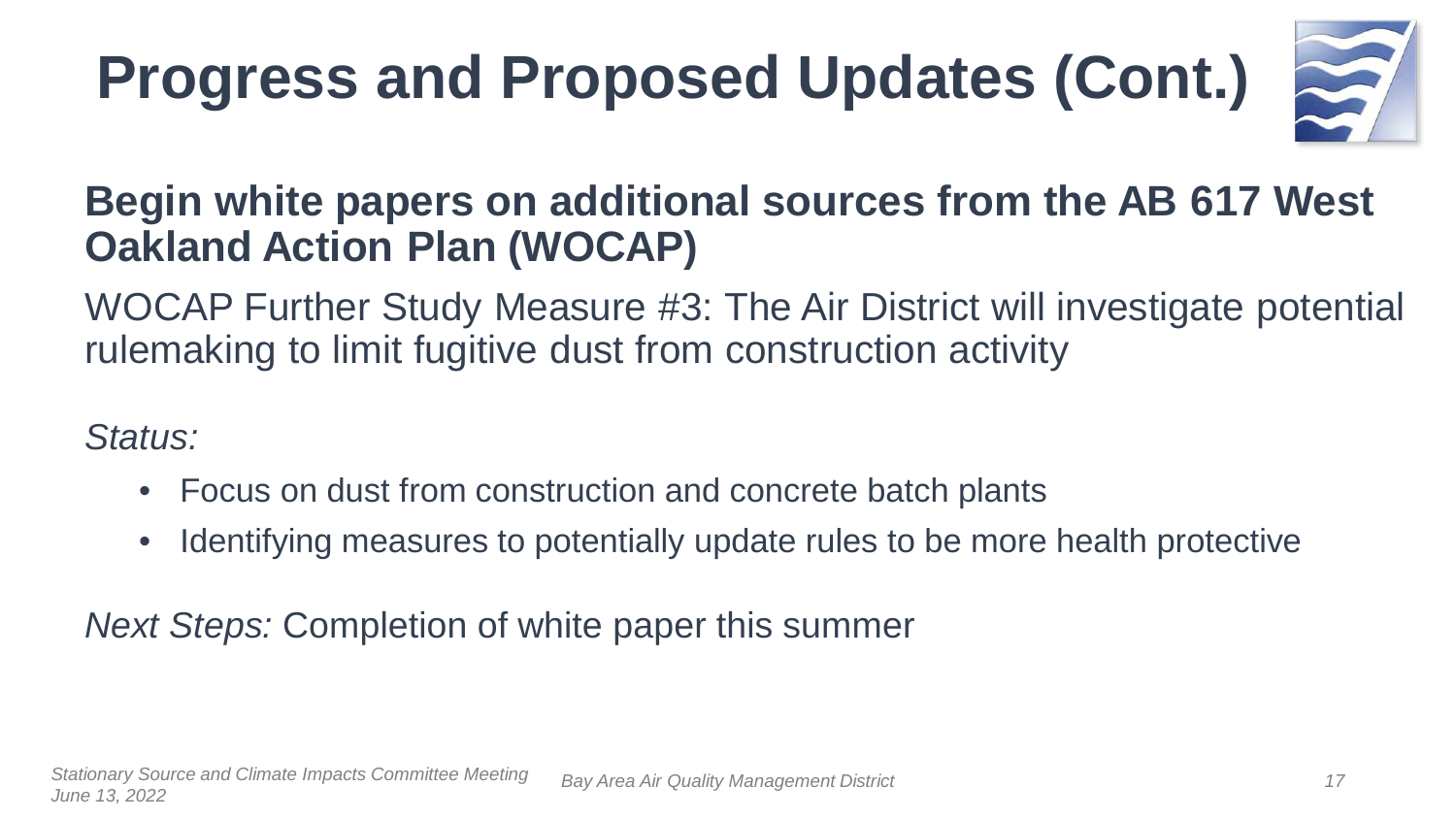

#### **Select/begin work on "clean up" rule**

#### Regulation 11, Rule 18 (Rule 11-18): Reduction of Risk from Air Toxic Emissions at Existing Facilities

*Status:* Feb 2022 Committee Meeting: recommended a discussion Rule 11-18 amendments

*Next Steps:* Staff proposes moving forward with amendments to Rule 11-18, but limit scope to timeline reduction opportunities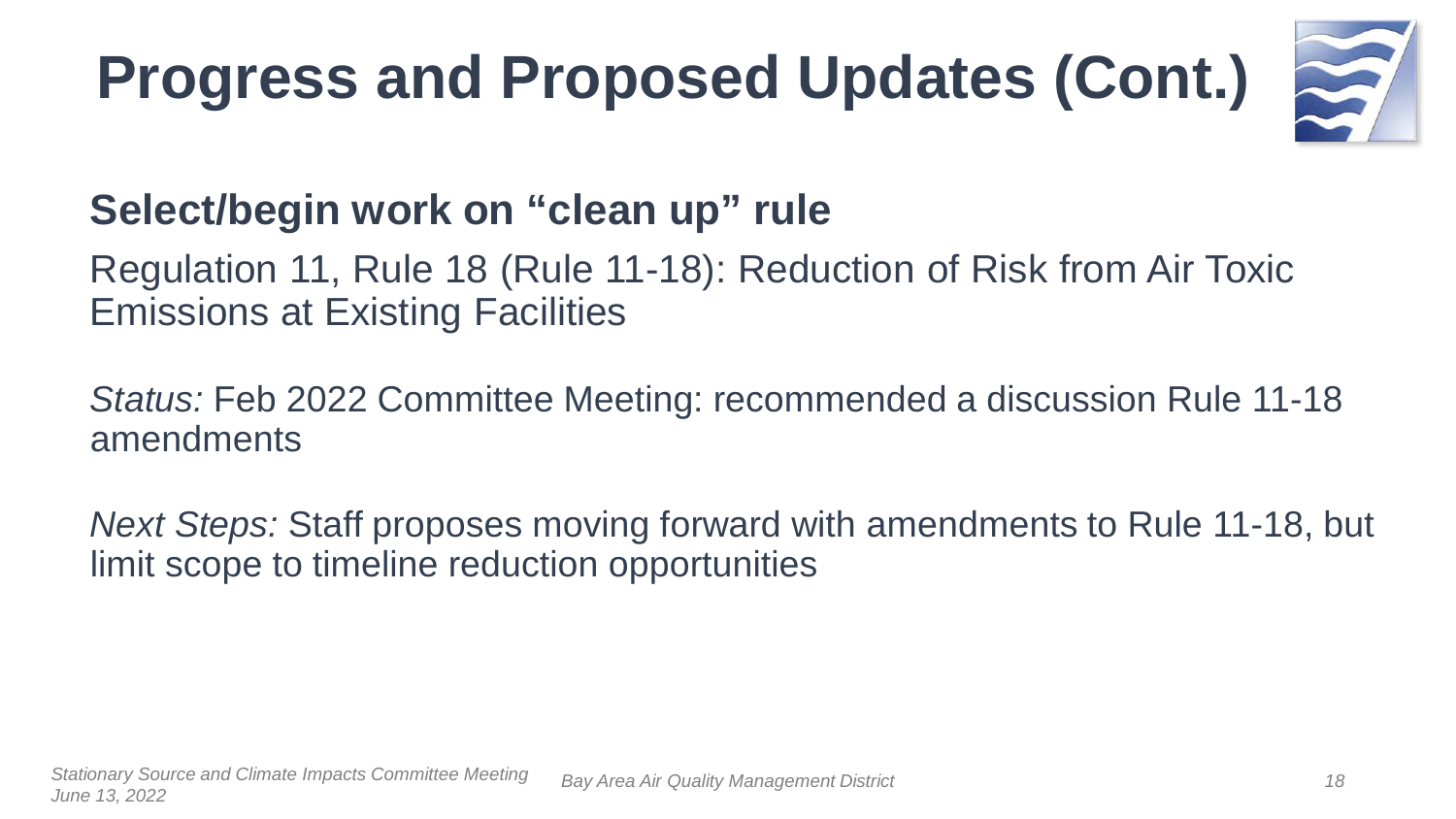

#### **New Projects**

- Engagement with the East Oakland AB 617 Steering Committee:
	- East Oakland is the Bay Area's third AB 617 community,
	- Steering Committee is anticipated this summer
	- Need resources to support their strategy development needs
- Additional White Papers as capacity allows:
	- Sources from the WOCAP: metal recycling and foundries, autobody operations, wastewater treatment plants and anaerobic digestion facilities, commercial cooking, and woodburning